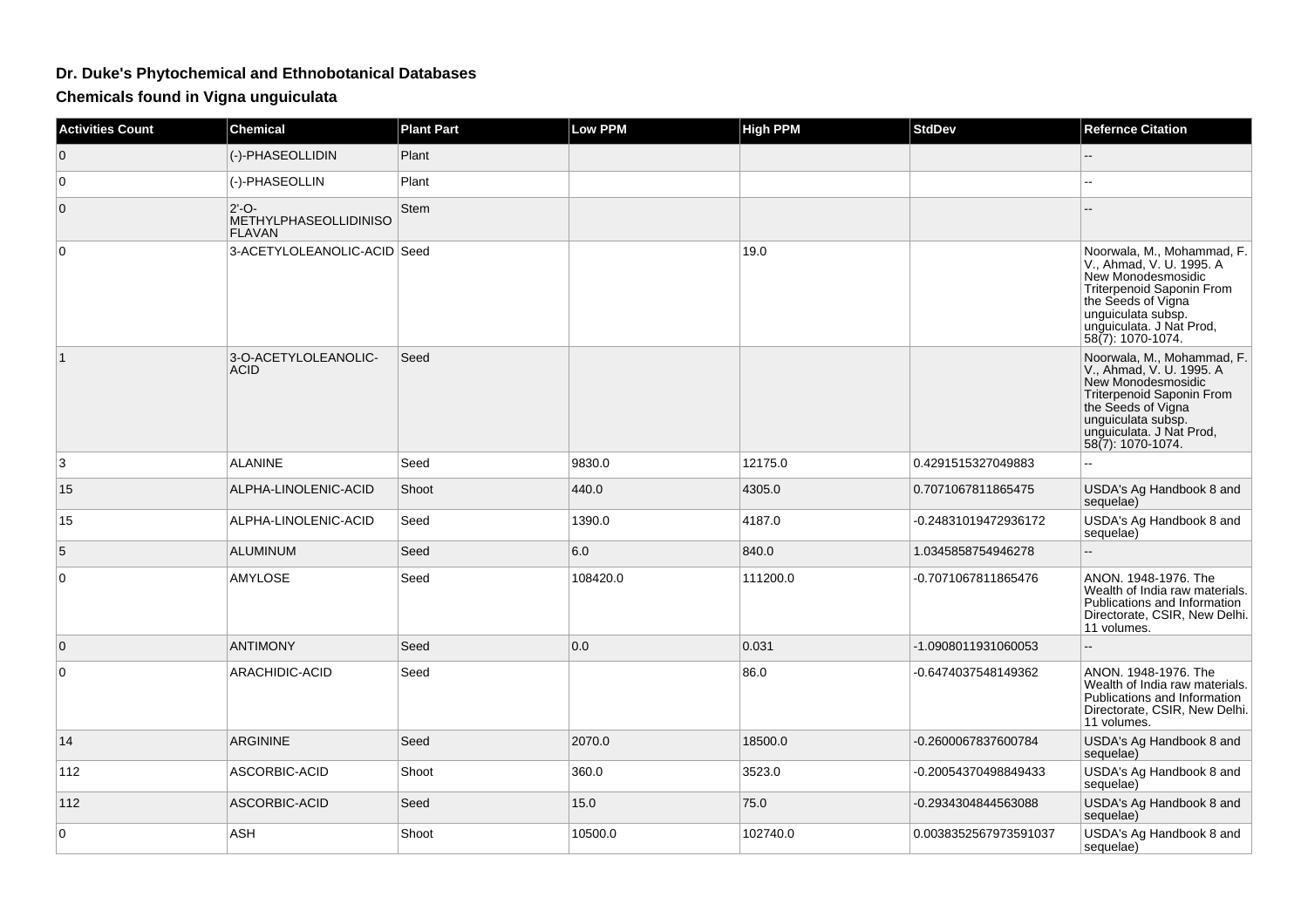| <b>Activities Count</b> | <b>Chemical</b>      | <b>Plant Part</b> | <b>Low PPM</b> | High PPM | <b>StdDev</b>        | <b>Refernce Citation</b>                                                                                                               |
|-------------------------|----------------------|-------------------|----------------|----------|----------------------|----------------------------------------------------------------------------------------------------------------------------------------|
| $\overline{0}$          | <b>ASH</b>           | Seed              | 16000.0        | 120000.0 | 2.1691952551104605   |                                                                                                                                        |
| 3                       | ASPARTIC-ACID        | Seed              | 25730.0        | 32254.0  | 0.8580176579870061   | $\sim$ $\sim$                                                                                                                          |
| 0                       | <b>BARIUM</b>        | Seed              | $1.0\,$        | 60.0     | -0.18088426714725162 | $\overline{\phantom{a}}$                                                                                                               |
| $\mathbf{1}$            | <b>BEHENIC-ACID</b>  | Seed              |                | 380.0    | -0.6425757782204549  | ANON. 1948-1976. The<br>Wealth of India raw materials.<br>Publications and Information<br>Directorate, CSIR, New Delhi.<br>11 volumes. |
| $\overline{0}$          | BETA-AMYLASE         | Seed              |                |          |                      | ANON. 1948-1976. The<br>Wealth of India raw materials.<br>Publications and Information<br>Directorate, CSIR, New Delhi.<br>11 volumes. |
| 53                      | <b>BETA-CAROTENE</b> | Shoot             | 0.7            | 6.9      | -0.6931546659984213  | USDA's Ag Handbook 8 and<br>sequelae)                                                                                                  |
| 53                      | BETA-CAROTENE        | Seed              | 0.3            | 21.9     | 0.939644288358904    | USDA's Ag Handbook 8 and<br>sequelae)                                                                                                  |
| $\overline{4}$          | <b>BORON</b>         | Seed              | 3.0            | 60.0     | 1.7023728763919526   |                                                                                                                                        |
| 28                      | <b>CALCIUM</b>       | Shoot             | 630.0          | 6164.0   | -0.6258987216812653  | USDA's Ag Handbook 8 and<br>sequelae)                                                                                                  |
| 28                      | <b>CALCIUM</b>       | Seed              | 253.0          | 14400.0  | 1.8831517184349278   | $\sim$                                                                                                                                 |
| 0                       | <b>CARBOHYDRATES</b> | Shoot             | 48200.0        | 471624.0 | -0.6875308105221123  | USDA's Ag Handbook 8 and<br>sequelae)                                                                                                  |
| 0                       | <b>CARBOHYDRATES</b> | Seed              | 218000.0       | 681771.0 | 0.6293892606569036   | USDA's Ag Handbook 8 and<br>sequelae)                                                                                                  |
| $\overline{0}$          | <b>CERIUM</b>        | Seed              | 0.0            | 0.1      | -0.777777777777779   | $\mathbb{Z}^2$                                                                                                                         |
| 0                       | <b>CESIUM</b>        | Seed              | 0.005          | 0.174    | -0.12186739824619156 | $\overline{a}$                                                                                                                         |
| $\overline{7}$          | <b>CHLORINE</b>      | Seed              |                | 100.0    | -0.5339655100481104  | ANON. 1948-1976. The<br>Wealth of India raw materials.<br>Publications and Information<br>Directorate, CSIR, New Delhi.<br>11 volumes. |
| 20                      | <b>CHOLINE</b>       | Seed              |                | 2020.0   | 0.3271935080070224   | ANON. 1948-1976. The<br>Wealth of India raw materials.<br>Publications and Information<br>Directorate, CSIR, New Delhi.<br>11 volumes. |
| 24                      | <b>CHROMIUM</b>      | Seed              | 0.0            | 3.6      | -0.15803066410283484 | $\sim$                                                                                                                                 |
| $\overline{c}$          | <b>COBALT</b>        | Seed              | 0.0            | $1.2$    | -0.1538982679232917  | $\sim$                                                                                                                                 |
| 12                      | <b>COPPER</b>        | Seed              | 1.3            | 12.0     | -0.2552864959153795  | $\mathbf{L}$                                                                                                                           |
| 13                      | <b>COUMESTROL</b>    | Stem              |                |          |                      |                                                                                                                                        |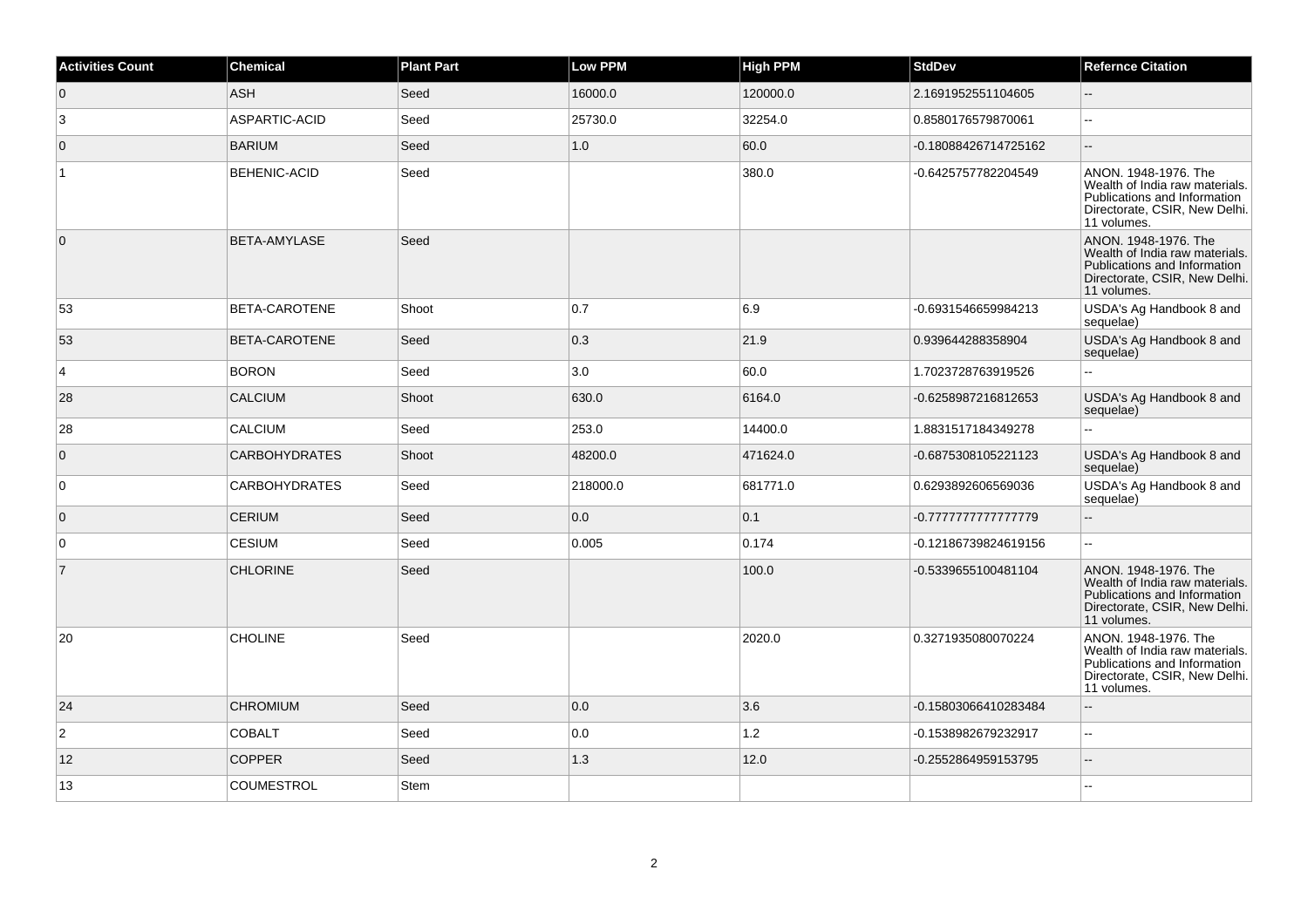| <b>Activities Count</b> | <b>Chemical</b>    | <b>Plant Part</b>      | <b>Low PPM</b> | <b>High PPM</b> | <b>StdDev</b>        | <b>Refernce Citation</b>                                                                                                                                                                               |
|-------------------------|--------------------|------------------------|----------------|-----------------|----------------------|--------------------------------------------------------------------------------------------------------------------------------------------------------------------------------------------------------|
| 13                      | <b>COUMESTROL</b>  | Seed                   |                | 0.0             | -0.5230347066964424  | H. Adlercreutz, pers. comm.                                                                                                                                                                            |
| $\overline{7}$          | CYCLOARTENOL       | Seed                   |                | 26.0            | $-1.0$               | Noorwala, M., Mohammad, F.<br>V., Ahmad, V. U. 1995. A<br>New Monodesmosidic<br>Triterpenoid Saponin From<br>the Seeds of Vigna<br>unguiculata subsp.<br>unguiculata. J Nat Prod,<br>58(7): 1070-1074. |
| $\overline{2}$          | <b>CYSTINE</b>     | Seed                   | 440.0          | 2953.0          | -0.13702213509121086 | USDA's Ag Handbook 8 and<br>sequelae)                                                                                                                                                                  |
| 32                      | <b>DAIDZEIN</b>    | <b>Sprout Seedling</b> |                |                 |                      |                                                                                                                                                                                                        |
| 32                      | <b>DAIDZEIN</b>    | Seed                   | 0.3            | 57.0            | -0.2125369606375547  | $\overline{\phantom{a}}$                                                                                                                                                                               |
| 5                       | <b>DAUCOSTEROL</b> | Seed                   |                | 29.0            | -0.5232091320104255  | Noorwala, M., Mohammad, F.<br>V., Ahmad, V. U. 1995. A<br>New Monodesmosidic<br>Triterpenoid Saponin From<br>the Seeds of Vigna<br>unguiculata subsp.<br>unguiculata. J Nat Prod,<br>58(7): 1070-1074. |
| $\overline{2}$          | <b>ERUCIC-ACID</b> | Shoot                  | 80.0           | 783.0           |                      | USDA's Ag Handbook 8 and<br>sequelae)                                                                                                                                                                  |
| $\overline{c}$          | ERUCIC-ACID        | Seed                   | 120.0          | 753.0           | -0.8073979706388439  | USDA's Ag Handbook 8 and<br>sequelae)                                                                                                                                                                  |
| $\mathbf 0$             | <b>EUROPIUM</b>    | Seed                   | 0.0            | 0.002           | -0.9775595655057863  | $\overline{\phantom{a}}$                                                                                                                                                                               |
| $\mathsf 0$             | <b>FAT</b>         | Shoot                  | 2500.0         | 24462.0         | -0.41716050743090644 | USDA's Ag Handbook 8 and<br>sequelae)                                                                                                                                                                  |
| $\overline{0}$          | <b>FAT</b>         | Seed                   | 8000.0         | 24300.0         | -1.269894579902171   | $\overline{\phantom{a}}$                                                                                                                                                                               |
| 15                      | <b>FIBER</b>       | Shoot                  | 13000.0        | 127202.0        | -0.5669583695517698  | USDA's Ag Handbook 8 and<br>sequelae)                                                                                                                                                                  |
| 15                      | <b>FIBER</b>       | Seed                   | 14000.0        | 14630.0         | -0.9487156244318786  | $\overline{a}$                                                                                                                                                                                         |
| 15                      | <b>FOLACIN</b>     | Seed                   | 1.6            | 7.6             | 2.0682130439848376   | USDA's Ag Handbook 8 and<br>sequelae)                                                                                                                                                                  |
| 23                      | <b>FOLIC-ACID</b>  | Seed                   | 0.8            | 4.1             | -0.34543737171395295 | ANON. 1948-1976. The<br>Wealth of India raw materials.<br>Publications and Information<br>Directorate, CSIR, New Delhi.<br>11 volumes.                                                                 |
| 23                      | <b>FOLIC-ACID</b>  | Fruit                  |                | 8.9             | 1.3736151072685194   | ANON. 1948-1976. The<br>Wealth of India raw materials.<br>Publications and Information<br>Directorate, CSIR, New Delhi.<br>11 volumes.                                                                 |
| 81                      | <b>GENISTEIN</b>   | Seed                   | 0.0            | 23.3            | -0.30344190861721754 | $\overline{\phantom{a}}$                                                                                                                                                                               |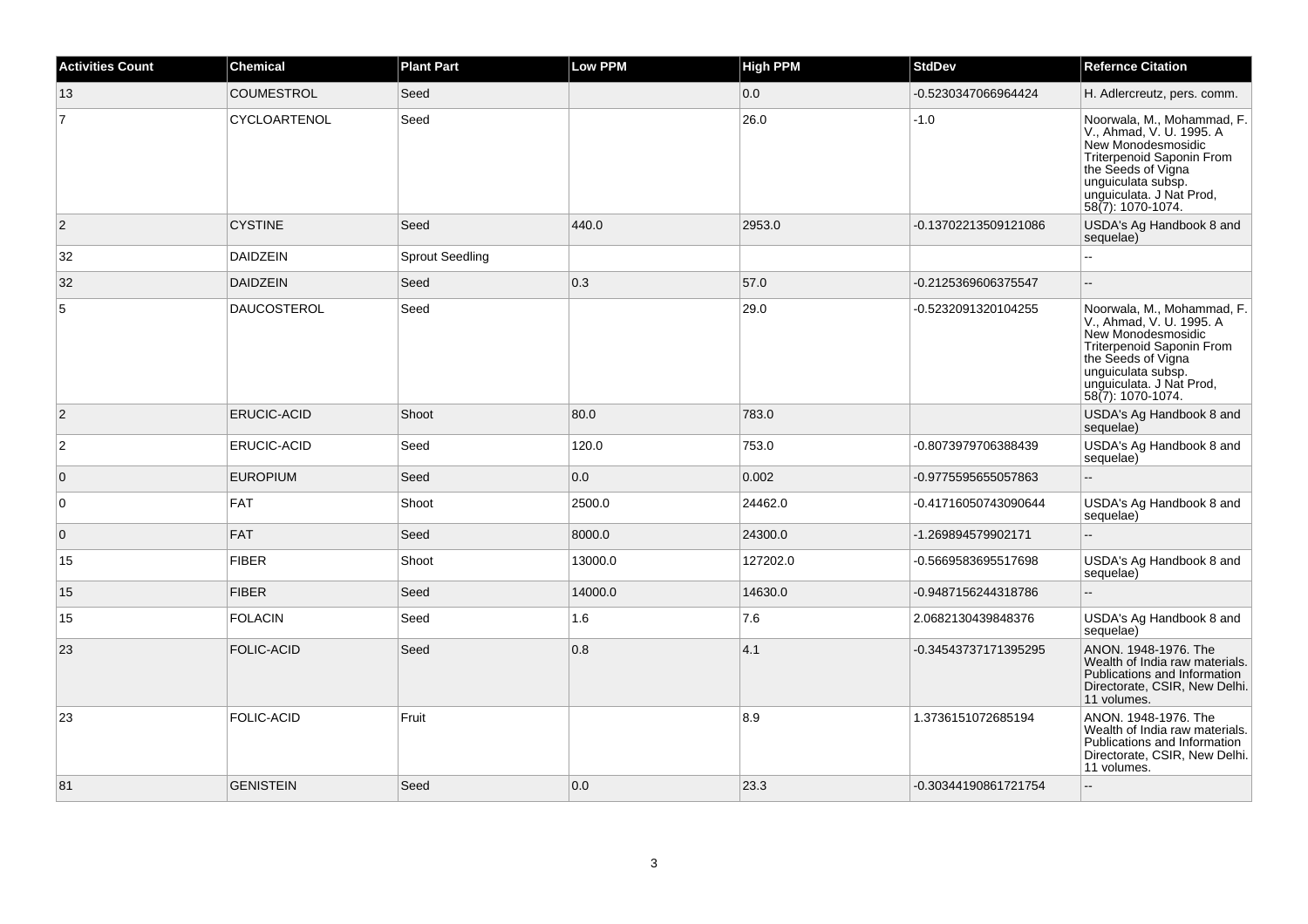| <b>Activities Count</b> | <b>Chemical</b>           | <b>Plant Part</b> | <b>Low PPM</b> | High PPM | <b>StdDev</b>         | <b>Refernce Citation</b>                                                                                                               |
|-------------------------|---------------------------|-------------------|----------------|----------|-----------------------|----------------------------------------------------------------------------------------------------------------------------------------|
| $\overline{0}$          | GLUCOSE-6-<br>PHOSPHATASE | Seed              |                |          |                       | ANON. 1948-1976. The<br>Wealth of India raw materials.<br>Publications and Information<br>Directorate, CSIR, New Delhi.<br>11 volumes. |
| 8                       | <b>GLUTAMIC-ACID</b>      | Seed              |                | 43190.0  | 0.06230694169044158   |                                                                                                                                        |
| $\overline{0}$          | <b>GLYCEROPHOSPHATASE</b> | Leaf              |                |          |                       | ANON. 1948-1976. The<br>Wealth of India raw materials.<br>Publications and Information<br>Directorate, CSIR, New Delhi.<br>11 volumes. |
| 12                      | <b>GLYCINE</b>            | Seed              |                | 8550.0   | -0.3473145994431742   | $\mathbf{u}$                                                                                                                           |
| 7                       | <b>HISTIDINE</b>          | Seed              | 950.0          | 8290.0   | 0.5758042547287241    | USDA's Ag Handbook 8 and<br>sequelae)                                                                                                  |
| 6                       | <b>IRON</b>               | Shoot             | 19.0           | 188.0    | -0.41656177802271527  | USDA's Ag Handbook 8 and<br>sequelae)                                                                                                  |
| 6                       | <b>IRON</b>               | Seed              | 10.0           | 240.0    | 0.414482571355087     | ă.                                                                                                                                     |
| $\vert 3 \vert$         | <b>ISOLEUCINE</b>         | Seed              | 1580.0         | 10857.0  | 0.04663136021106514   | USDA's Ag Handbook 8 and<br>sequelae)                                                                                                  |
| 3                       | <b>KIEVITONE</b>          | Shoot             |                |          |                       |                                                                                                                                        |
| $\overline{0}$          | <b>KILOCALORIES</b>       | Shoot             | 290.0          | 2837.0   | 0.0038497995209622452 | USDA's Ag Handbook 8 and<br>sequelae)                                                                                                  |
| $\overline{0}$          | <b>KILOCALORIES</b>       | Seed              | 1270.0         | 3825.0   | -0.8090814886227038   | USDA's Ag Handbook 8 and<br>sequelae)                                                                                                  |
| $\overline{0}$          | <b>LEAD</b>               | Seed              | 0.4            | 8.4      | 1.7415492539694504    | $\overline{a}$                                                                                                                         |
| $\overline{c}$          | <b>LEUCINE</b>            | Seed              | 2111.0         | 20466.0  | 0.32396510235553866   | USDA's Ag Handbook 8 and<br>sequelae)                                                                                                  |
| $\vert$ 1               | LIGNOCERIC-ACID           | Seed              |                | 104.0    | -0.616879293507422    | ANON. 1948-1976. The<br>Wealth of India raw materials.<br>Publications and Information<br>Directorate, CSIR, New Delhi.<br>11 volumes. |
| 27                      | LINOLEIC-ACID             | Shoot             | 600.0          | 5871.0   | -0.7071067811865476   | USDA's Ag Handbook 8 and<br>sequelae)                                                                                                  |
| 27                      | LINOLEIC-ACID             | Seed              | 1168.0         | 5783.0   | -0.8682842975102318   |                                                                                                                                        |
| 0                       | LINOLENIC-ACID            | Seed              |                | 1168.0   | -0.5594717682926993   | ANON. 1948-1976. The<br>Wealth of India raw materials.<br>Publications and Information<br>Directorate, CSIR, New Delhi.<br>11 volumes. |
| $\vert$ 4               | <b>LYSINE</b>             | Seed              | 1940.0         | 18069.0  | 0.8087210120864397    | USDA's Ag Handbook 8 and<br>sequelae)                                                                                                  |
| 65                      | <b>MAGNESIUM</b>          | Shoot             | 430.0          | 4207.0   | -0.4549159897888148   | USDA's Ag Handbook 8 and<br>sequelae)                                                                                                  |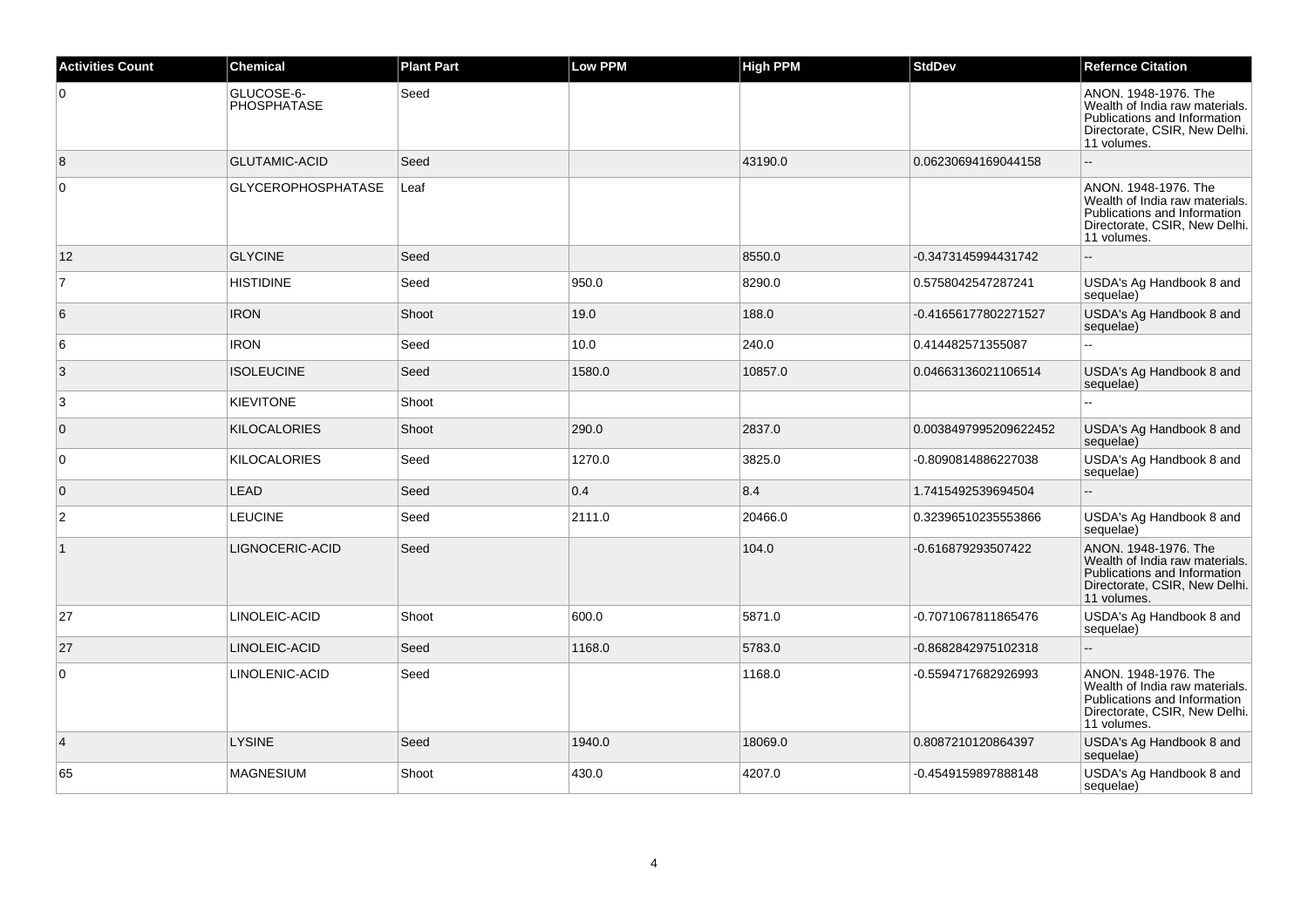| <b>Activities Count</b> | <b>Chemical</b>      | <b>Plant Part</b> | <b>Low PPM</b> | <b>High PPM</b> | <b>StdDev</b>        | <b>Refernce Citation</b>                                                                                                               |
|-------------------------|----------------------|-------------------|----------------|-----------------|----------------------|----------------------------------------------------------------------------------------------------------------------------------------|
| 65                      | <b>MAGNESIUM</b>     | Seed              | 389.0          | 14400.0         | 4.52535925086701     | $-$                                                                                                                                    |
| 14                      | <b>MANGANESE</b>     | Seed              | 5.6            | 240.0           | 2.322918402808286    | $-$                                                                                                                                    |
| $\overline{0}$          | <b>MATIRESINOL</b>   | Seed              |                | 0.0             | -0.7071067811865476  | H. Adlercreutz, pers. comm.                                                                                                            |
| 13                      | <b>MEDICARPIN</b>    | Leaf Diffusate    |                |                 |                      | $\overline{\phantom{a}}$                                                                                                               |
| $\mathbf{1}$            | <b>MERCURY</b>       | Seed              | 0.0            | 0.58            | 2.901693112322827    | $\overline{\phantom{a}}$                                                                                                               |
| 15                      | <b>METHIONINE</b>    | Seed              | 420.0          | 3805.0          | -0.1316395939175249  | USDA's Ag Handbook 8 and<br>sequelae)                                                                                                  |
| $\overline{2}$          | <b>MOLYBDENUM</b>    | Seed              | 0.0            | 8.0             | 0.8013968154161384   | $\overline{a}$                                                                                                                         |
| 13                      | <b>MUFA</b>          | Shoot             | 220.0          | 2153.0          | 0.7071067811865472   | USDA's Ag Handbook 8 and<br>sequelae)                                                                                                  |
| 13                      | <b>MUFA</b>          | Seed              | 710.0          | 2139.0          | -0.7761344560700081  | USDA's Ag Handbook 8 and<br>sequelae)                                                                                                  |
| 6                       | <b>MYRISTIC-ACID</b> | Shoot             | 10.0           | 98.0            | -0.7071067811865472  | USDA's Ag Handbook 8 and<br>sequelae)                                                                                                  |
| 6                       | <b>MYRISTIC-ACID</b> | Seed              | 20.0           | 60.0            | -0.29521776570773867 | USDA's Ag Handbook 8 and<br>sequelae)                                                                                                  |
| 39                      | <b>NIACIN</b>        | Shoot             | 11.2           | 110.0           | 0.026896308324385245 | USDA's Ag Handbook 8 and<br>sequelae)                                                                                                  |
| 39                      | <b>NIACIN</b>        | Seed              | 13.0           | 48.0            | 0.1530815697418368   | USDA's Ag Handbook 8 and<br>sequelae)                                                                                                  |
| 3                       | <b>NICKEL</b>        | Seed              | 0.0            | 6.0             | 0.2386455902980222   | $-$                                                                                                                                    |
| 18                      | OLEIC-ACID           | Shoot             | 130.0          | 1272.0          | 0.7071067811865476   | USDA's Ag Handbook 8 and<br>sequelae)                                                                                                  |
| 18                      | OLEIC-ACID           | Seed              | 430.0          | 1295.0          | -0.9684545510666389  | USDA's Ag Handbook 8 and<br>sequelae)                                                                                                  |
| 13                      | PALMITIC-ACID        | Shoot             | 530.0          | 5185.0          | -0.7071067811865476  | USDA's Ag Handbook 8 and<br>sequelae)                                                                                                  |
| 13                      | PALMITIC-ACID        | Seed              | 1690.0         | 5090.0          | -0.5945778339379274  | USDA's Ag Handbook 8 and<br>sequelae)                                                                                                  |
| $\overline{2}$          | PALMITOLEIC-ACID     | Shoot             | 10.0           | 98.0            | -0.7071067811865472  | USDA's Ag Handbook 8 and<br>sequelae)                                                                                                  |
| $\overline{c}$          | PALMITOLEIC-ACID     | Seed              | 20.0           | 60.0            | -0.29702733695651784 | USDA's Ag Handbook 8 and<br>sequelae)                                                                                                  |
| 11                      | PANTOTHENIC-ACID     | Seed              | 1.5            | 18.0            | 0.13162088067496297  | USDA's Ag Handbook 8 and<br>sequelae)                                                                                                  |
| 0                       | PHENYL-PHOSPHATASE   | Leaf              |                |                 |                      | ANON. 1948-1976. The<br>Wealth of India raw materials.<br>Publications and Information<br>Directorate, CSIR, New Delhi.<br>11 volumes. |
| $\overline{7}$          | PHENYLALANINE        | Seed              | 1620.0         | 13330.0         | 0.21370641560862036  |                                                                                                                                        |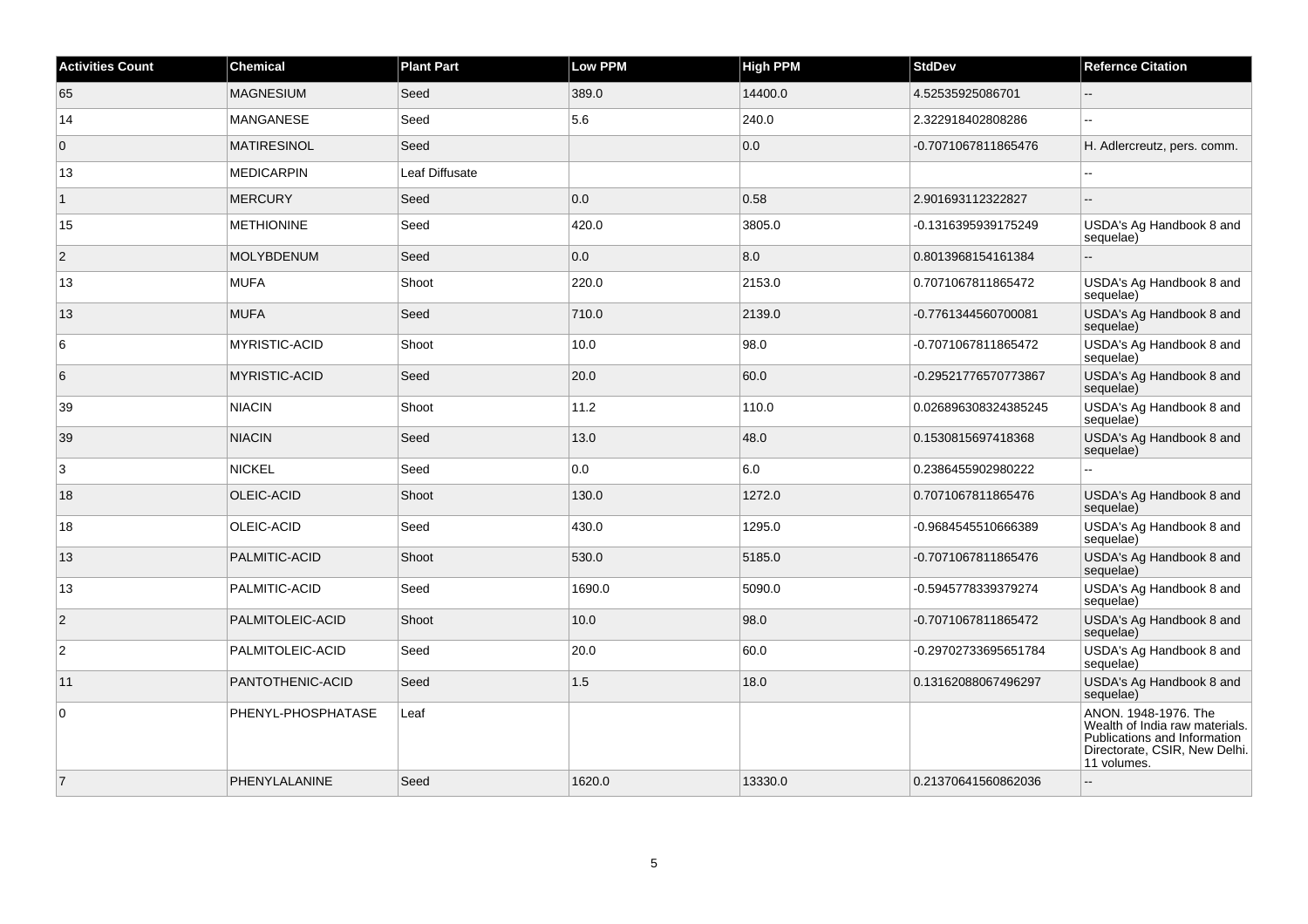| <b>Activities Count</b> | <b>Chemical</b>             | <b>Plant Part</b> | Low PPM | <b>High PPM</b> | <b>StdDev</b>        | <b>Refernce Citation</b>                                                                                                               |
|-------------------------|-----------------------------|-------------------|---------|-----------------|----------------------|----------------------------------------------------------------------------------------------------------------------------------------|
| $\overline{4}$          | <b>PHOSPHORUS</b>           | Shoot             | 90.0    | 881.0           | -1.137001922652881   | USDA's Ag Handbook 8 and<br>sequelae)                                                                                                  |
| $\overline{4}$          | <b>PHOSPHORUS</b>           | Seed              | 520.0   | 15593.0         | 2.705918935611486    |                                                                                                                                        |
| $\overline{0}$          | PHOSPHORYLASE               | Seed              |         |                 |                      | ANON. 1948-1976. The<br>Wealth of India raw materials.<br>Publications and Information<br>Directorate, CSIR, New Delhi.<br>11 volumes. |
| $\overline{0}$          | <b>PHYTATE</b>              | Seed              | 8150.0  | 9180.0          | -0.41288964530829575 |                                                                                                                                        |
| 9                       | PHYTIC-ACID                 | Seed              | 5100.0  | 10270.0         | -0.5654961058494626  | ÷.                                                                                                                                     |
| 14                      | <b>POTASSIUM</b>            | Shoot             | 4550.0  | 44520.0         | 1.4507822800952703   | USDA's Ag Handbook 8 and<br>sequelae)                                                                                                  |
| 14                      | <b>POTASSIUM</b>            | Seed              | 3067.0  | 43200.0         | 2.693704634799985    |                                                                                                                                        |
| $\overline{0}$          | <b>PROLINE</b>              | Seed              |         | 14050.0         | 0.5332177435578753   |                                                                                                                                        |
| $\overline{0}$          | <b>PROTEIN</b>              | Shoot             | 41000.0 | 401174.0        | 1.7137953975462468   | USDA's Ag Handbook 8 and<br>sequelae)                                                                                                  |
| $\overline{0}$          | <b>PROTEIN</b>              | Seed              | 90000.0 | 283800.0        | 0.4448108753115457   |                                                                                                                                        |
| $\overline{4}$          | <b>PUFA</b>                 | Seed              | 3380.0  | 10181.0         | -0.7284523501046448  | USDA's Ag Handbook 8 and<br>sequelae)                                                                                                  |
| $\overline{4}$          | <b>PUFA</b>                 | Shoot             | 1060.0  | 10372.0         | -0.707106781186547   | USDA's Ag Handbook 8 and<br>sequelae)                                                                                                  |
| $\overline{0}$          | PYROPHOSPHATASE             | Leaf              |         |                 |                      | ANON. 1948-1976. The<br>Wealth of India raw materials.<br>Publications and Information<br>Directorate, CSIR, New Delhi.<br>11 volumes. |
| $\vert$ 1               | <b>RAFFINOSE</b>            | Seed              |         | 4000.0          | -0.5182147587354947  | ANON. 1948-1976. The<br>Wealth of India raw materials.<br>Publications and Information<br>Directorate, CSIR, New Delhi.<br>11 volumes. |
| 15                      | <b>RIBOFLAVIN</b>           | Shoot             | 1.8     | 17.0            | -0.1402564054554619  | USDA's Ag Handbook 8 and<br>sequelae)                                                                                                  |
| 15                      | <b>RIBOFLAVIN</b>           | Seed              | 1.5     | 4.5             | 0.3739729747548329   | USDA's Ag Handbook 8 and<br>sequelae)                                                                                                  |
| $\overline{0}$          | <b>RUBIDIUM</b>             | Seed              | 13.0    | 39.0            | 1.867598229659653    |                                                                                                                                        |
| $\overline{7}$          | <b>SALICYLATES</b>          | Seed              |         | 0.0             | -0.3401776874861938  | ÷.                                                                                                                                     |
| $\overline{0}$          | <b>SCANDIUM</b>             | Seed              | 0.001   | 0.005           | 0.03442141954107567  | $\sim$                                                                                                                                 |
| 3                       | <b>SECOISOLARICIRESINOL</b> | Seed              |         | 0.0             | -0.7071067811865476  | H. Adlercreutz, pers. comm.                                                                                                            |
| 60                      | <b>SELENIUM</b>             | Seed              | 0.014   | 0.14            | 0.262388354806188    |                                                                                                                                        |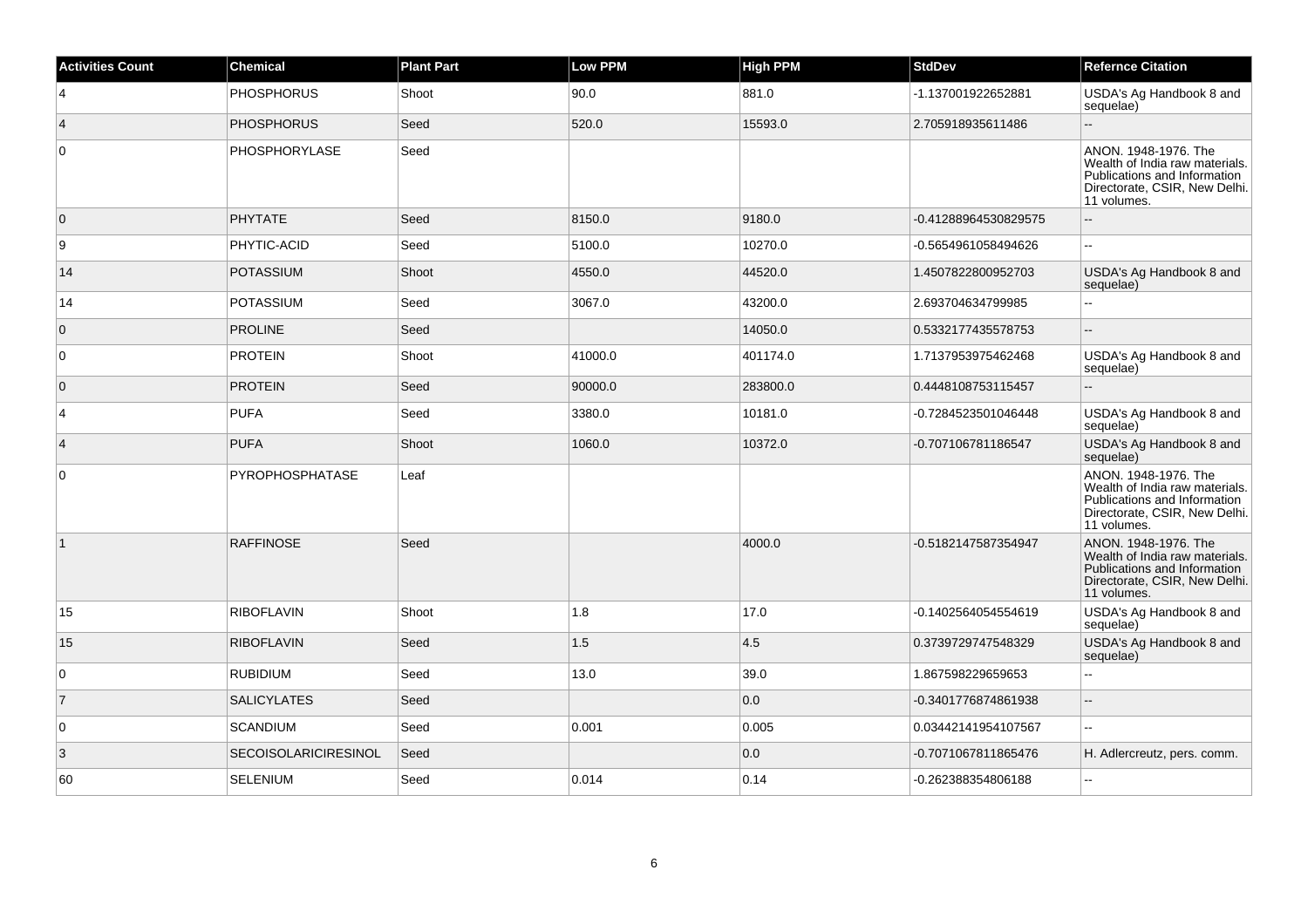| <b>Activities Count</b> | Chemical             | <b>Plant Part</b>      | <b>Low PPM</b> | <b>High PPM</b> | <b>StdDev</b>        | <b>Refernce Citation</b>                                                                                                               |
|-------------------------|----------------------|------------------------|----------------|-----------------|----------------------|----------------------------------------------------------------------------------------------------------------------------------------|
| $\mathbf{1}$            | <b>SERINE</b>        | Seed                   |                | 12030.0         | 0.2789841931102547   | $-$                                                                                                                                    |
| $\overline{0}$          | <b>SFA</b>           | Shoot                  | 660.0          | 6458.0          | 0.7071067811865475   |                                                                                                                                        |
| $\overline{0}$          | <b>SFA</b>           | Seed                   | 2100.0         | 6325.0          | -0.5162901185062924  | USDA's Ag Handbook 8 and<br>sequelae)                                                                                                  |
| 3                       | <b>SILVER</b>        | Seed                   | 0.0            | 0.027           | -0.7510465161267134  | L.                                                                                                                                     |
| $\vert$ 1               | SODIUM               | Shoot                  | 70.0           | 685.0           | 1.246977776398358    | USDA's Ag Handbook 8 and<br>sequelae)                                                                                                  |
| $\overline{1}$          | SODIUM               | Seed                   | 38.0           | 200.0           | -0.39823278368050724 | USDA's Ag Handbook 8 and<br>sequelae)                                                                                                  |
|                         | <b>STACHYOSE</b>     | Seed                   |                | 20000.0         | -0.14946118450450904 | ANON. 1948-1976. The<br>Wealth of India raw materials.<br>Publications and Information<br>Directorate, CSIR, New Delhi.<br>11 volumes. |
| 5                       | <b>STARCH</b>        | Seed                   | 390000.0       | 400000.0        | 0.3637981937344068   | ANON. 1948-1976. The<br>Wealth of India raw materials.<br>Publications and Information<br>Directorate, CSIR, New Delhi.<br>11 volumes. |
| 8                       | STEARIC-ACID         | Shoot                  | 80.0           | 783.0           | 0.7071067811865476   | USDA's Ag Handbook 8 and<br>sequelae)                                                                                                  |
| $\bf 8$                 | STEARIC-ACID         | Seed                   | 270.0          | 813.0           | -0.547750700975292   | USDA's Ag Handbook 8 and<br>sequelae)                                                                                                  |
| 12                      | <b>STIGMASTEROL</b>  | Seed                   | 14.0           | 250.0           | -0.21258318014348276 |                                                                                                                                        |
| 0                       | <b>STRONTIUM</b>     | Seed                   | 2.0            | 60.0            | 1.1374390139425143   | Ξ.                                                                                                                                     |
| $\overline{0}$          | <b>SUCCINOXIDASE</b> | <b>Sprout Seedling</b> |                |                 |                      | ANON. 1948-1976. The<br>Wealth of India raw materials.<br>Publications and Information<br>Directorate, CSIR, New Delhi.<br>11 volumes. |
| 0                       | <b>SUCCINOXIDASE</b> | Seed                   |                |                 |                      | ANON. 1948-1976. The<br>Wealth of India raw materials.<br>Publications and Information<br>Directorate, CSIR, New Delhi.<br>11 volumes. |
| 14                      | <b>SUCROSE</b>       | Seed                   |                | 15000.0         | -0.4844987516547245  | ANON. 1948-1976. The<br>Wealth of India raw materials.<br>Publications and Information<br>Directorate, CSIR, New Delhi.<br>11 volumes. |
| 31                      | <b>THIAMIN</b>       | Shoot                  | 3.5            | 35.0            | 2.0225641716396563   | USDA's Ag Handbook 8 and<br>sequelae)                                                                                                  |
| 31                      | <b>THIAMIN</b>       | Seed                   | 1.1            | 10.0            | 0.8149652509512033   | USDA's Ag Handbook 8 and<br>sequelae)                                                                                                  |
| $\overline{4}$          | <b>THREONINE</b>     | Seed                   | 1100.0         | 10165.0         | 0.45355146665561646  | USDA's Ag Handbook 8 and<br>sequelae)                                                                                                  |